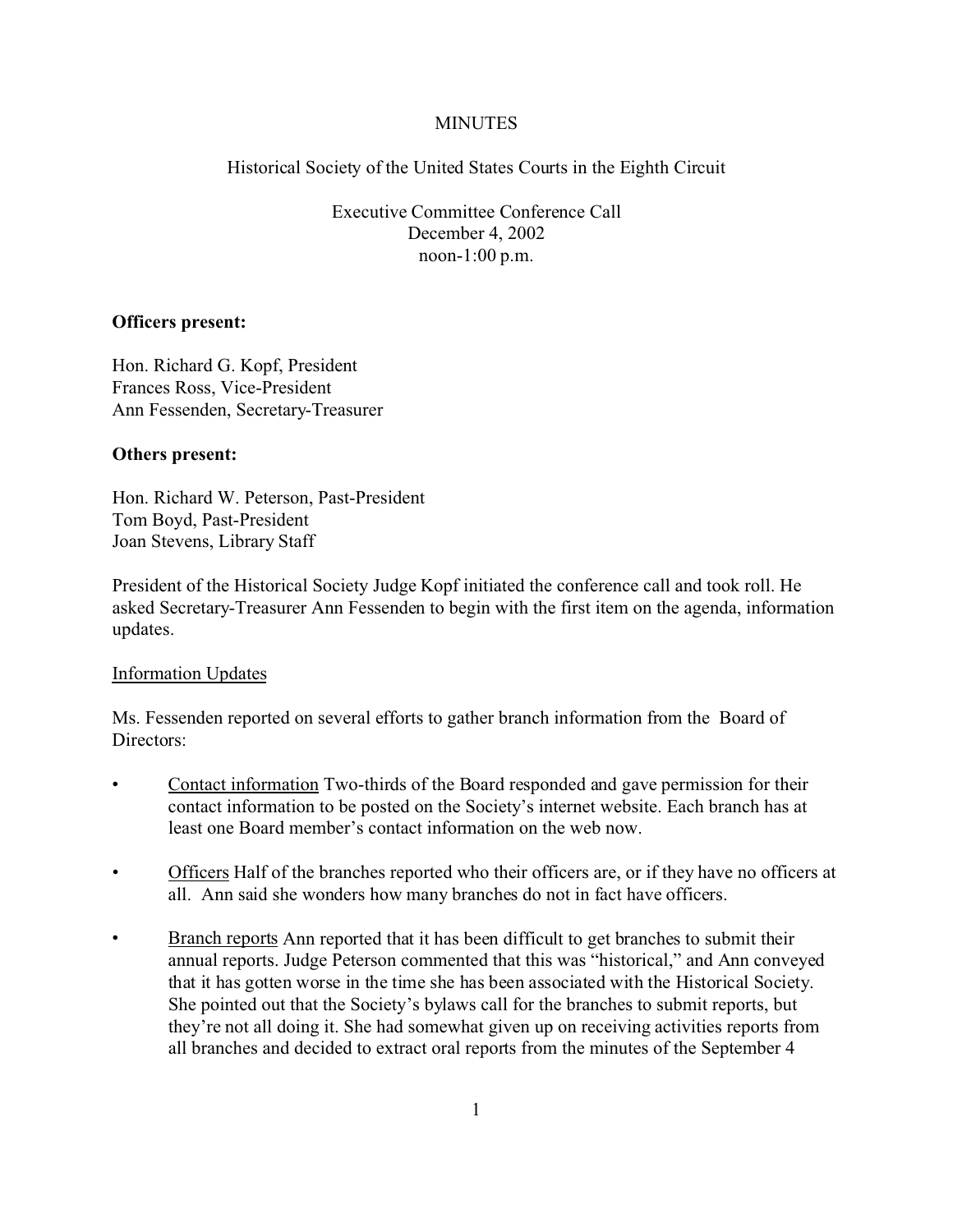annual meeting for posting on the web. To date, the Society has not received an activities or financial report from one branch and is still lacking a financial report from three others.

• Website Several additions have been made to the Historical Society's website: branch reports, September 4, 2002 meeting minutes, IRS documents regarding incorporation, and Board contact information. Planned additions are the Society's bylaws and amendments, articles of incorporation, and policies as found in the portfolio Judge Peterson compiled. Judge Kopf complimented the library's work on the website, saying it was very well done, and provided the URL:

[http://www.ca8.uscourts.gov/library/hist\\_society.html](http://www.ca8.uscourts.gov/library/hist_society.html)

# Parent/branch structure review

Judge Kopf then asked Ms. Fessenden to report on the review of the Society's parent/branch structure, an undertaking approved by the Board of Directors during the September 4 annual meeting. Ms. Fessenden suggested the first step be surveys to the other circuits and to the branches of the Society itself.

Circuit survey

The circuit survey's aim would be to find out how the other circuit's societies are organized. Ms. Fessenden reported she's gathered contact information for each circuit and discovered the FJC had already conducted a survey to the circuits on this very topic. She suggested the  $8<sup>th</sup>$  Circuit Historical Society expand on the FJC survey to find out if the other circuits' historical societies have branches.

An inquiry was made as to how many circuits had societies and it was reported that six do.

Branch survey

The branch survey would be designed to find out if the branches have interest in merging with the parent arm of the Society; what the branches are looking for from the parent; the relationship the branch has with its local court, i.e., is the branch independent from the court or is it run out of the clerk's office; and related issues. Ms. Fessenden pointed out that the Society's bylaws call for the branches to each have their own members, meetings, etc., but she didn't know how many actually do.

Judge Kopf said he thought the survey directed to the Board of Directors and the circuits was a good way to proceed and suggested the Society be able to report on the results by the Judicial Conference meeting in July. Ms. Fessenden said that she would distribute the surveys in January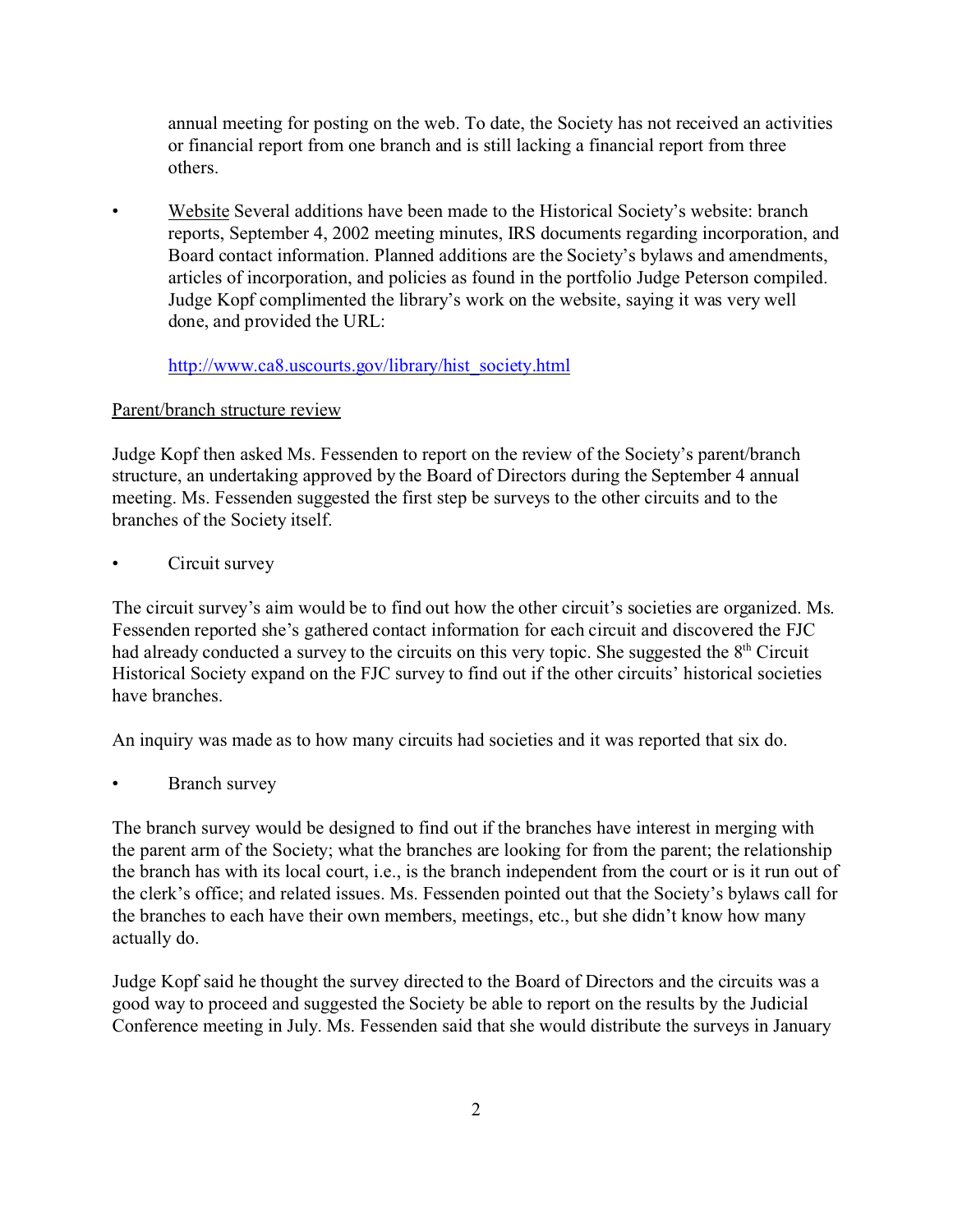in order to be able to report by the Conference and actually hoped to be able to get a report to the Board before then for their review.

Judge Kopf proposed the survey consist of relatively few objective questions and at the end, a couple of open-ended questions. He noted the essence of the survey would be to determine whether we should maintain the present organizational structure in which the court of appeals and district court branches operate separately, or whether we should all function as one unit. He suggested a question that lists organizational variations (branch in each district court and court of appeals, one unified society, or option for individual branches to operate separately) and allows the survey participants to simply select. Then the results could be compiled in a spreadsheet. Ms. Fessenden said she would make the draft report available to Judge Kopf and if they wished, the other Executive Committee members. Judge Kopf thought the draft report should be sent to the entire Executive Committee with a due date for responses. He then made a motion authorizing Ms. Fessenden to conduct the survey on behalf of the Historical Society, and the motion was seconded and passed.

Judge Peterson then commented that his perception was that the stronger branches are those with financial assistance, for example Minnesota and Western District of Missouri. He said the smaller branches are not as active because they have no funds, so there seems to be a relationship between the two. It may be that the larger branches will opt to continue as separate organizations. He also pointed out that it is important to offer something to members of a society, which often requires money.

Judge Kopf then proposed the Society discuss funding at its July meeting. Should the Society pursue asking that a portion of attorney admission fees in each district and court of appeals go to the Historical Society and then discontinue membership drives? He said that one could argue that attorney admission fees could be directed to this cause.

Judge Kopf suggested that the Society, should it get that source of revenue, would need to have answers for several questions. How would the money be deposited? Would it go to the parent organization or to the branches? Will it be tapped on a uniform basis, and who will control the money? He pointed out that the Society can't ask the courts to react to this proposal unless it has a plan for its deposit and control. He then suggested the branch survey pose these questions.

Judge Kopf then solicited opinions. Tom Boyd said all branches could benefit from sustained funding. He added that he felt the Society has the best possible structure but that it was still healthy to review.

### Meeting at Judicial Conference, July 2003

Judge Kopf asked Ms. Fessenden to convey the plans for the July meeting. Ms. Fessenden said the meeting would be held at the Hyatt again, she believed, but that this year, the Historical Society would meet Thursday afternoon. She explained that Judge Kopf was kind enough to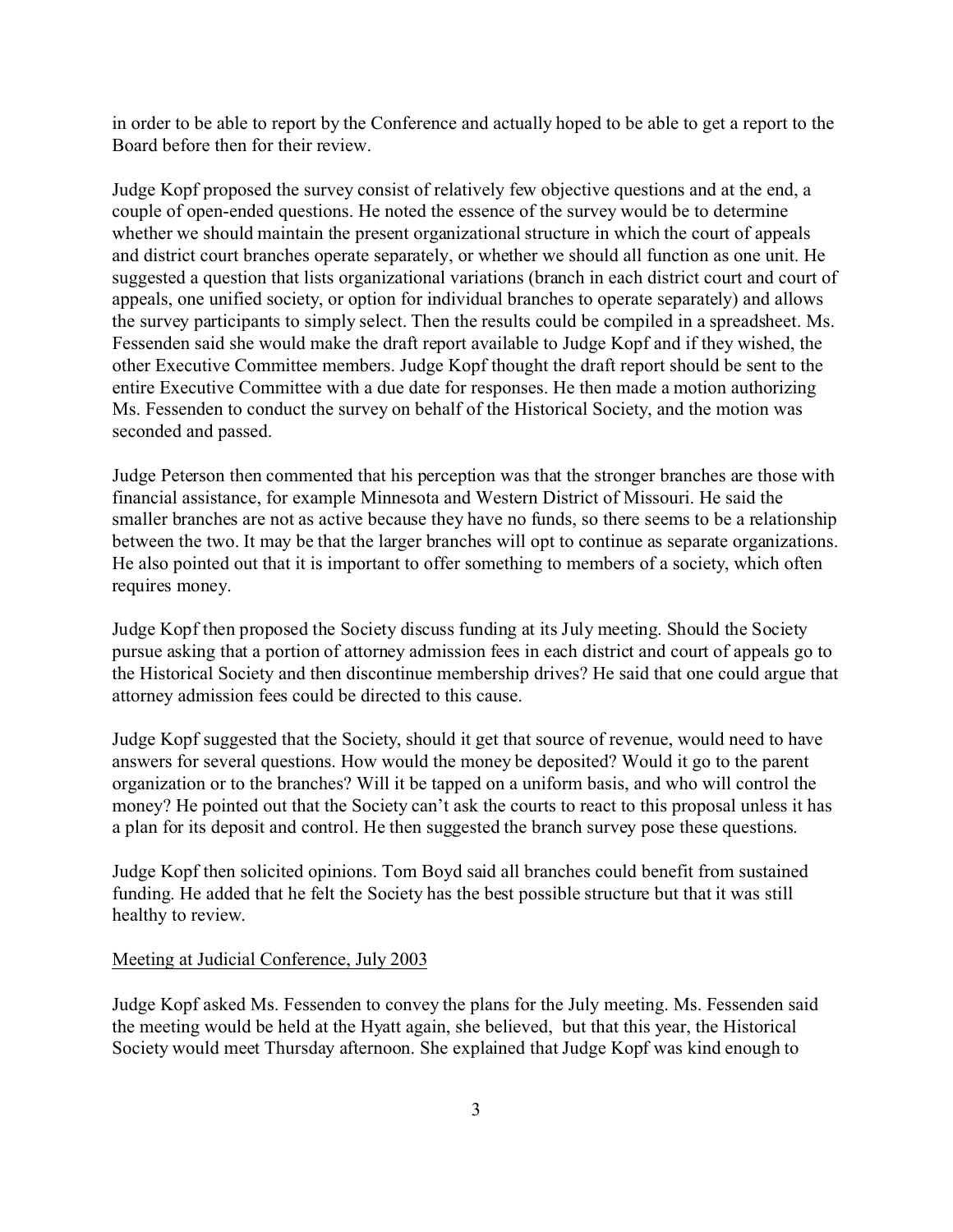agree to changing the meeting time from noon Wednesday to Thursday afternoon. This will allow her to attend the Historical Society meeting, as Wednesday she is scheduled to attend other meetings as a member of the American Association of Law Libraries' Executive Board. Judge Peterson asked what the date of the Historical Society meeting would be and Judge Kopf noted it would be the 17<sup>th</sup>. Ms. Fessenden added that the meeting would be after the Conference luncheon where the American Inns of Court award is presented. The Thursday afternoon slot will probably conflict with CLEs but that shouldn't be a problem. The hour hadn't been pin pointed yet but it might be 2 or 3 p.m. Judge Kopf noted that the main issues for the meeting would be review of the structure and election of officers.

#### Nominations of Officers

Judge Kopf brought up the next item on the agenda, nominations of officers. He asked if the process in the past was to involve the Executive Committee. Judge Peterson said during the last round of nominations, a committee was headed by Judge Dwight Kautzmann. Mr. Boyd added that usually a small group of three persons served to nominate officers. Judge Kopf proposed that Frances Ross be elevated to president and that a judge be nominated for vice-president. He said if the Society used the Executive Committee, that would be his recommendation. Friendly banter ensued. Frances Ross asked Judge Kopf if he wouldn't like another term as president. Judge Kopf then asked Ms. Ross if under those circumstances she would continue as vice-president, and she replied yes. Judge Kopf said he thought it would be good for the Society to have an historian as president, and Ms. Ross offered that she thought it would be better left to the attorneys and judges. Mr. Boyd suggested a subcommittee be appointed, and Judge Kopf proposed Mr. Boyd, Ms. Fessenden and Judge Peterson be that subcommittee. This was agreed upon.

Ms. Fessenden then relayed that the Minnesota branch had agreed to work on a display for the Judicial Conference. She also reminded everyone that articles will be needed for the newsletter. Judge Peterson asked what the theme of the Conference was going to be, and Ms. Fessenden said she wasn't sure that had been decided upon yet. Judge Kopf asked Ms. Fessenden to ask Millie Adams about the theme.

### State and Federal Court Historical Societies Annual Meeting, Sept. 26-28, 2002, Portland, OR

Judge Kopf asked Mr. Boyd and Ms. Ross to report on this year's meeting of the State and Federal Court Historical Societies. Mr. Boyd thought it was very good, and Ms. Ross commented that it was well organized and well attended. Judge Kopf asked them what they learned about what we were doing wrong, or what we ought to be doing. Mr. Boyd replied that he didn't find that we were doing anything wrong. He felt the meeting affirmed the Society is not the weakest and not the strongest and that societies take various forms. He added that the  $9<sup>th</sup>$  Circuit and Supreme Court societies are the "granddaddies" with the most funding and separate organizations. Some circuits have no society but are doing things. Mr. Boyd shared his observation that a society's strength seems to depend on having paid staff rather than volunteers.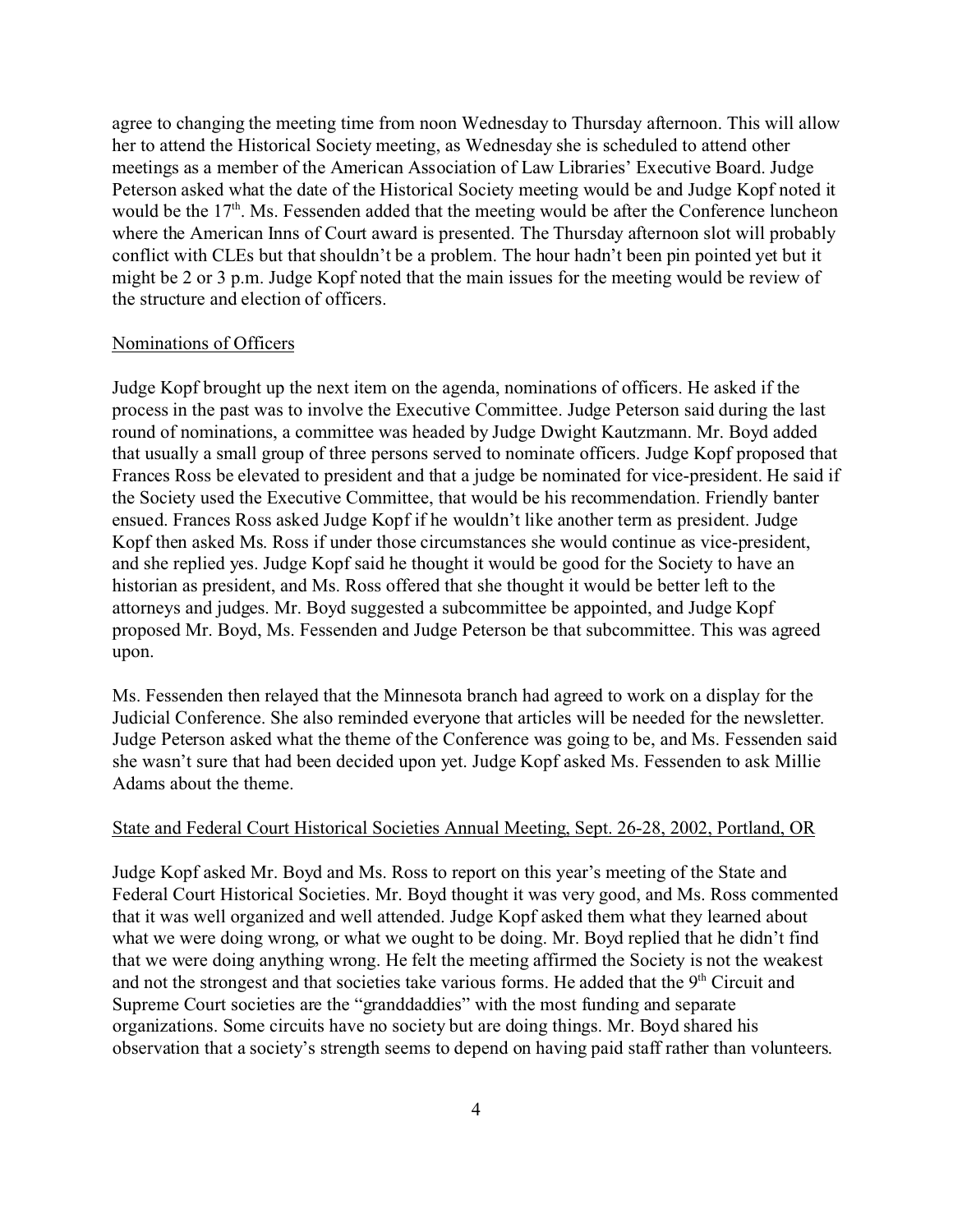Judge Peterson agreed that the  $9<sup>th</sup>$  Circuit has a very good director. Mr. Boyd also pointed out that historical societies associated with district courts tend to be larger than those associated with circuit courts. The Eastern District of Michigan, for example, has a regular newsletter, regular programs, impressive displays and a nice website. It's a good example of a society without paid staff but able to get things done. Mr. Boyd said the  $8<sup>th</sup>$  Circuit Historical Society was pretty respectable in comparison with other societies.

Mr. Ross then mentioned that Mr. Boyd gave a very good presentation at the State and Federal Court Historical Societies meeting. Judge Kopf inquired as to the topic, and Mr. Boyd said it was a potpourri program relating the structure of the  $8<sup>th</sup>$  Circuit Historical Society. Ms. Fessenden asked if Mr. Boyd had a written version of his presentation, and Mr. Boyd replied that he had an outline to offer. Ms. Fessenden requested a copy for the Society's records.

Judge Kopf asked Ms. Ross her perception of the meeting, and she said there was a lot of interest in the program. She proposed getting an Historical Society program worked into the Judicial Conference schedule, and Judge Kopf liked that idea. Judge Peterson mentioned that in the past, time for the Historical Society has been restricted. Long ago the Society was given 10 then 5 minutes to talk about the Society, but that had been removed from the program. Judge Kopf said he will propose the Historical Society be added to the agenda since judges do take part in developing the Conference agenda. He asked Ms. Fessenden the status of the program, and she replied that she thought time blocks had been set but not topics. Judge Kopf asked Ms. Fessenden to visit with Millie to see if a substantive program on an historical topic could be added to the program. He added that if the programming was too far along, this request could serve as advance notice for the next Conference. Ms. Fessenden said she would pursue this with Ms. Adams.

Judge Kopf then asked if Ms. Ross or Mr. Boyd had received funding to attend the State and Federal Court Historical Societies meeting. Ms. Ross said the courts and her university had covered her expenses. Mr. Boyd said he had been able to receive funding from his firm. Judge Kopf then extended an offer to all present at the conference call meeting to ask the Society for funding should anyone wish to attend the next meeting. Ms. Fessenden asked the location and date of the next meeting, and Mr. Boyd said it would be in Providence. Ms. Ross said it was always held in conjunction with the American Association for State and Local History annual meeting, so would be in September of next year.

### Court Histories

Judge Kopf brought up the next agenda item, court histories. He asked Mr. Boyd if he had any updates on the Court of Appeals branch's  $8<sup>th</sup>$  Circuit history project. Mr. Boyd said the University of Missouri Press had felt the manuscript was too long, so the author, Jeff Morris, was editing it. Mr. Boyd spoke with Mr. Morris about two weeks ago, and Mr. Morris had said he was almost completely done with the revision. Mr. Boyd said they were looking for funding for printing the history through the AO or the GPO, since those agencies had worked with the  $4<sup>th</sup>$  Circuit to